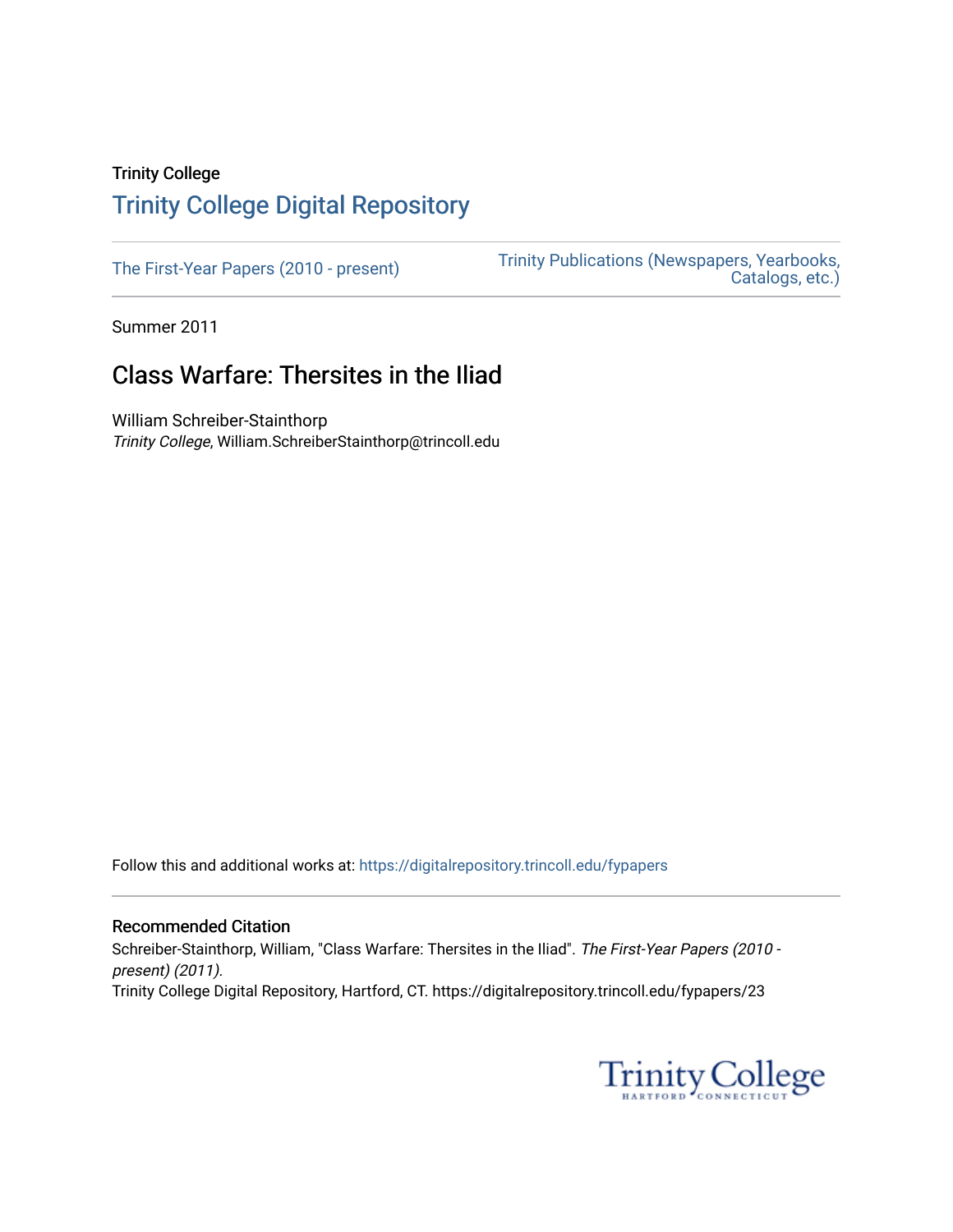### **Class Warfare: Thersites in the** *Iliad*

### **William Schreiber-Stainthorp**

In Book 2 of the *Iliad*, Homer writes about the confrontation between Thersites and Odysseus. The two men are archetypes of polar opposites: one a hero, the other a craven. Odysseus, the prized commander, represents the former: powerful, commanding, and violent. Thersites, a lowly member of the army, embodies the latter: troublesome, weak, and obnoxious. Thersites' outburst against kingly Agamemnon, his confrontation with Odysseus, and his cruel public punishment provide the foundation for a book that fetishizes bravery, strength, and above all, respect. The progression sheds light on the class conflicts and tenuous structure of Agamemnon's army, rife with flaws and on the precipice of disaster.

 Homer begins the passage with a vitriolic discourse on Thersites' appearances. For Homer, a man's physique is inextricably linked to a man's virtue. In a book that revolves around combat, physical prowess is understandably exalted and often used as a proxy for honor. Heroes are described as hulking physical specimens: revered for their bodies and abilities. Conversely, Thersites is a consummate weakling, disdained by all. He is "the ugliest man" in the army, crippled and "bandy-legged" "with one foot clubbed" (2.250-251). His "shoulders humped together, curving over his caved-in chest" (2.252-253) and "his skull was warped to a point, sprouting scraggly, woolly hair" (2.254-255). Thersites is filthy, frail, and fearful. Hunched over and limping about, he is a worthless soldier.

 Thersites' disgraceful appearance is important because, in addition to embodying his commoner status, it influences how his opinions are received. Though Thersites speaks the truth, his low status- both physically and socially- preclude others from siding with him. When he says that Atrides – one of Agamemnon's many honorifics – gets "the lion's share of booze, plenty of women too" (2.264) and profits while his soldiers do all the work, Thersites is not fabricating grievances. Admittedly, he angers some by suggesting they mutiny and sail "home" and by calling the soldiers "soft friends, wretched excuses- women, not men" (2.274-2.275). However, his point is that the men could and should return- proudly- to their motherlands. But whereas a muscle-bound hero like Achilles might be said to be insightful and courageously vocal when he confronts an unjust Agamemnon in Book 1, and a high-ranking commander like Odysseus might be seen as wise and brave when telling Agamemnon he is speaking "nonsense" (14.112) later on, hideous and lowly Thersites is reviled by the troops and called "insubordinate" (2.248) for his comparable protest. The speech and its reception reveal many of the problems that plague Agamemnon's army, a weary and war-torn bunch, as they grapple with low morale and selfdestructive principles.

 Throughout the epic, Achaean soldiers must be begged, scorned, and threatened in order to take up arms against the Trojans. Having fought for a decade on behalf of an angry cuckold, the army lacks any compelling narrative to fight for. Just prior to Thersites' appearance, when Agamemnon gave his soldiers the (disingenuous) chance to leave, nearly everyone frantically and joyously began to do so. Clearly, there are significant cracks in the army's structure. However, the same forces that oppress the army prevent them from unifying to revolt. Fragmented by rank, country, and wealth, they are little more than a band of mercenaries,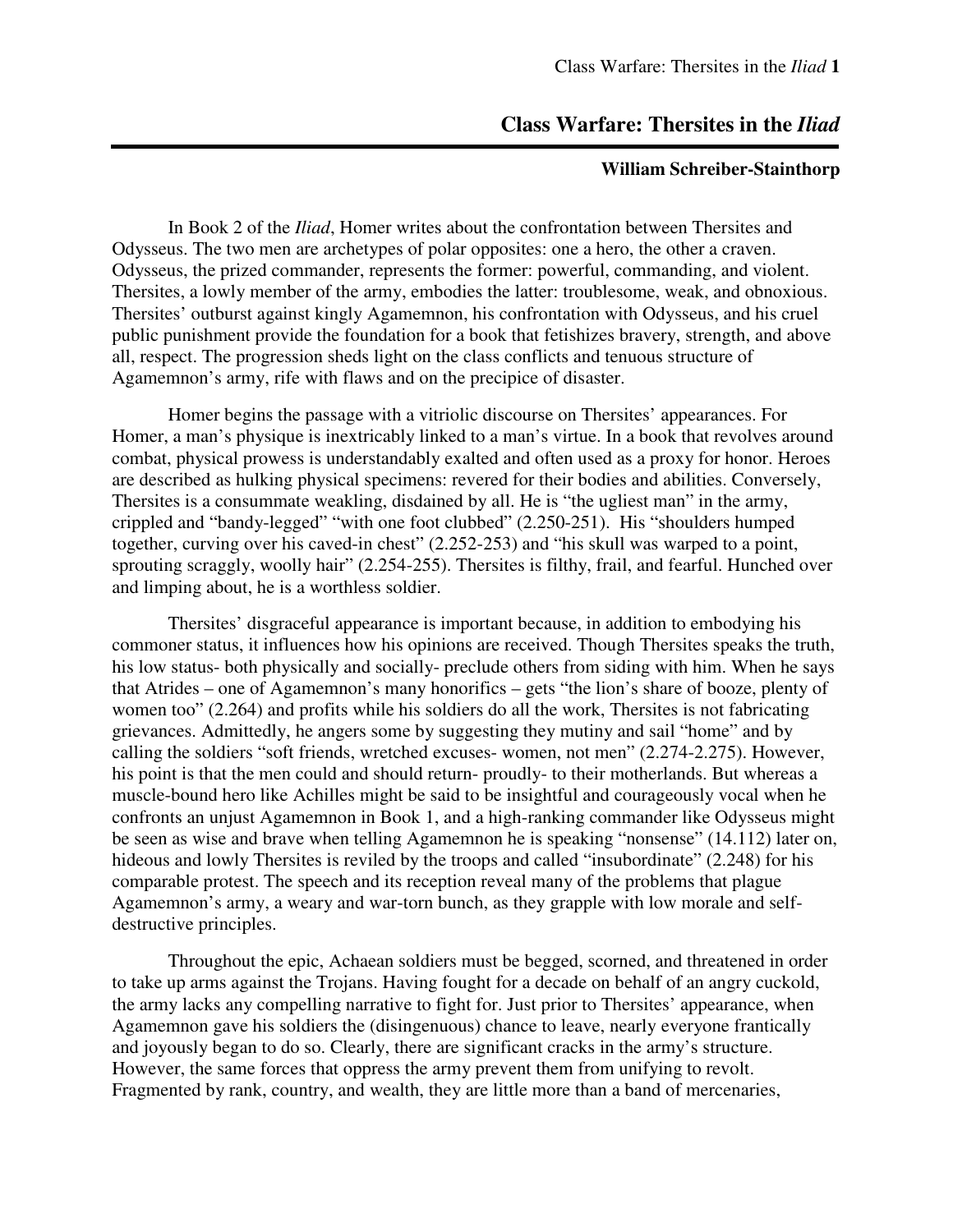disloyal and discontent. Resentment, selfishness, and homesickness run rampant, breeding distrust and animosity within and between the ranks.

In lieu of a cause, the Achaean forces have only glory and treasure to motivate them. Glory is elusive and abstract, while treasure is being siphoned off by the all-too-often sedentary Agamemnon. The king's greed threatens to dissolve the army that satiates it. By taking too much of the one thing the soldiers can hope for, Agamemnon risks incurring widespread dissension. This might seem at odds with Thersites' cold reception. While Thersites' accusations of greed on the part of Agamemnon must have been shared by much of the army, their negative reactions can be explained by their skewed value system, which emphasizes who's speaking – not what's said.

The offense the Achaeans feel stems from the belief that Thersites is dramatically out of place - he has crossed a boundary by speaking so rudely to such a superior. Thersites angrily denounces Agamemnon, "the high and mighty commander" (2.272) who is lucky to have escaped the wrath of "the greater man" (2.278) Achilles. While Thersites' inflammatory remarks are bold, Achilles himself had called Agamemnon a "king who devours his people" (1.270) with no accompanying uproar amongst the ranks. In contrast, as Thersites begins "taunting the king with strings of cutting insults," (2.259) his compatriots are "furious with him, deeply offended" (2.260). Rather than being praised for his protest, he is derided as being "full of obscenities, teeming with rant" (2.247). While the crowd will stand for a brave warrior questioning authority, they will not tolerate the impropriety of a simple soldier doing the same. Neither, it appears, will Odysseus.

The famed commander is a fearsome figure in this passage. He "stepped in quickly, faced [Thersites] down with a dark glance and threats to break his nerve" (2.283-284). Odysseus' powerful physical presence sharply contrasts the feeble Thersites. Odysseus stands against Thersites but does not question the veracity of his statements, an important distinction. Instead, he challenges Thersites, "Who are *you* to wrangle with kings, you alone? No one, I say- no one alive less soldierly than you" (2.287-288). Thersites does not have a right to be heard, even if what he says carries truth. Odysseus admits that the "fighters give Atrides the lion's share of all our plunder" but asserts that Thersites is an "outrage" for speaking in such a manner to the "marshal of armies," Agamemnon (2.297-300).

 Ironically, as Odysseus confronts Thersites, he is wielding Agamemnon's scepter. Just prior to the confrontation, Agamemnon is seen "leaning his weight upon that kingly scepter" (2.127), dependent on an inherited stick for support. Odysseus "relieve[s] him of his father's royal scepter" (2.215), symbolically assuming power while Agamemnon sits idly by. This symbolizes many of Thersites' grievances about Agamemnon's inept leadership. By making Thersites' complaints appear more rational, it emphasizes how little rationality matters in the face of power. Thersites is rejected outright, all the more striking when it becomes clear he is right. He is not heard, simply because he is not important.

The punishment for Thersites' disobedience is to maliciously reinforce the military hierarchy by way of a public beating. After Odysseus, superior to Thersites in rank and body, "cracked the scepter across his back and shoulders," "the rascal doubled over, tears streaking his face" (2.309-2.311). "A blood welt bulged up between his blades" and the assembled soldiers erupted with "good hearty laughter" (2.312-317).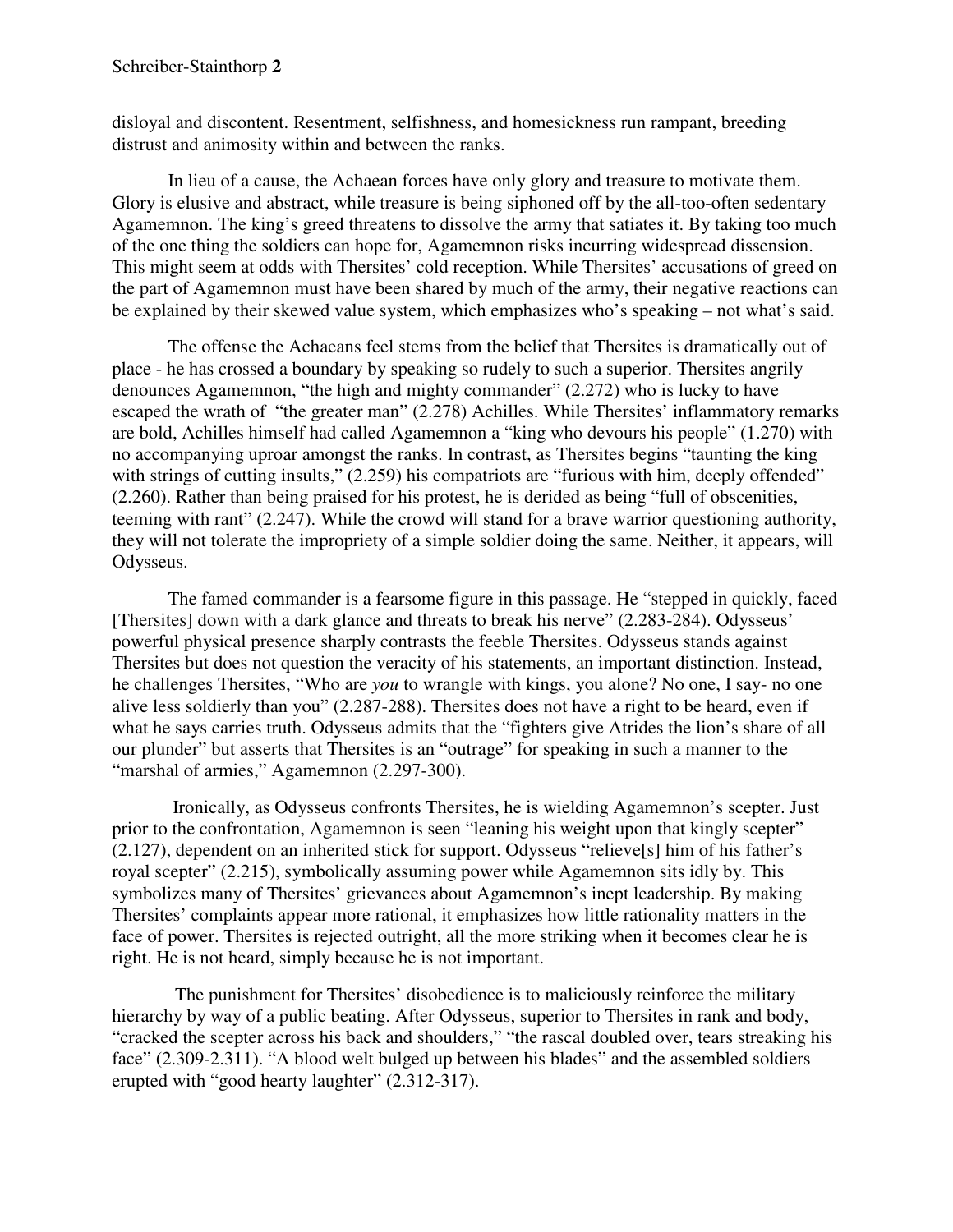The beating has two critical effects: first, it disciplines Thersites, cementing the military order, and second, it prevents a rebellion by turning an erstwhile leader into a scapegoat. Thersites is chastened by the beating itself, which will cause him to think twice before next stepping beyond his bounds. He, along with the other soldiers, learns the consequences of forgetting one's place in the social order. When pain becomes associated with speaking out, uprisings weaken and tyrannies ascend, secure in their power to silence opposition. Additionally, Thersites is shamed in front of all by the beating and his pathetic tears. His humiliation prevents other soldiers from uniting and creating trouble with him because associating with such a weak, sniveling creature would be a great embarrassment. Any burgeoning movement towards mutiny is squashed- the potential ringleader discredited and disgraced.

Thersites' punishment shows his peers that he has done something grossly inappropriate. By breaking rank, he committed a grievous sin. Ironically, this deflection of blame is away from Agamemnon and onto the man who represented the soldiers' interests. Thersites embodied the beliefs and complaints that many of his peers undoubtedly shared but were too scared, dutiful, or clever to express. Irony aside, the ability for the soldiers to take out their anger and resentment on someone or something is cathartic and trumps any movement towards solidarity. The text describes how the men, whose "morale was low" (3.318), were suddenly and dramatically uplifted by the punishment of such a coward, perhaps feeling self-righteous that they themselves succeeded in restraining their own desires to "cut and run for home" (2.292). Thus, in one (literal) stroke, Agamemnon took major steps towards strengthening the unity and loyalty of his men.

The passage is notable for the very obvious distaste the narrator has for Thersites. Though many of the lines are dialogue, the focus and wording make it clear that Thersites is not to be liked. As discussed before, many lines are dedicated to a revolting description of Thersites. Not only his appearance but also his actions are described with malice. He is said to be "hollering," "spewing," "babbling," "flinging indecencies," "hurling abuse," "ranting slander," and "blithering on" (2.258, 2.261, 2.290, 2.291, 2.297, 2.302). Granted, many of these phrases come from Odysseus, but the narrator is undoubtedly disgusted with Thersites on account of his gall and impropriety. The narrator seems outraged over Thersites' very existence – a nuisance that distracts from the true heroes. This is emphasized in the narrator's use of epithets in the passage. Epithets connote a degree of respect and are notably absent from all descriptions of Thersites, who is presented unadorned and unattractive. The man he torments, on the other hand, is called "majestic Agamemnon" (2.258), "mighty Atrides" (2.262), "the famous field marshal" (2.282), and "the son of Atreus, Agamemnon" (2.298). The references to Agamemnon's power and lineage, and the lack of any such information for Thersites, emphasize the power imbalance between the two and make Thersites' actions even more astounding.

It is telling that Thersites is the only common soldier to be given a significant amount of space in the epic. His short-lived presence and firm repudiation make it clear that the epic is about heroism, not activism. Thersites surfaces early in the book in order to explain why no other lowly figures will be occupying the spotlight. After quickly establishing a precedent for how the regular man ought to act and be treated, the text can freely ignore tedious and trivial commoners, focusing instead on the kings, warriors, and gods who transfix and transform us.

One might argue that the story of Thersites is just an interesting scene, not a castigation of dissension and cowardice. After all, Achilles himself spent half of the epic brooding instead of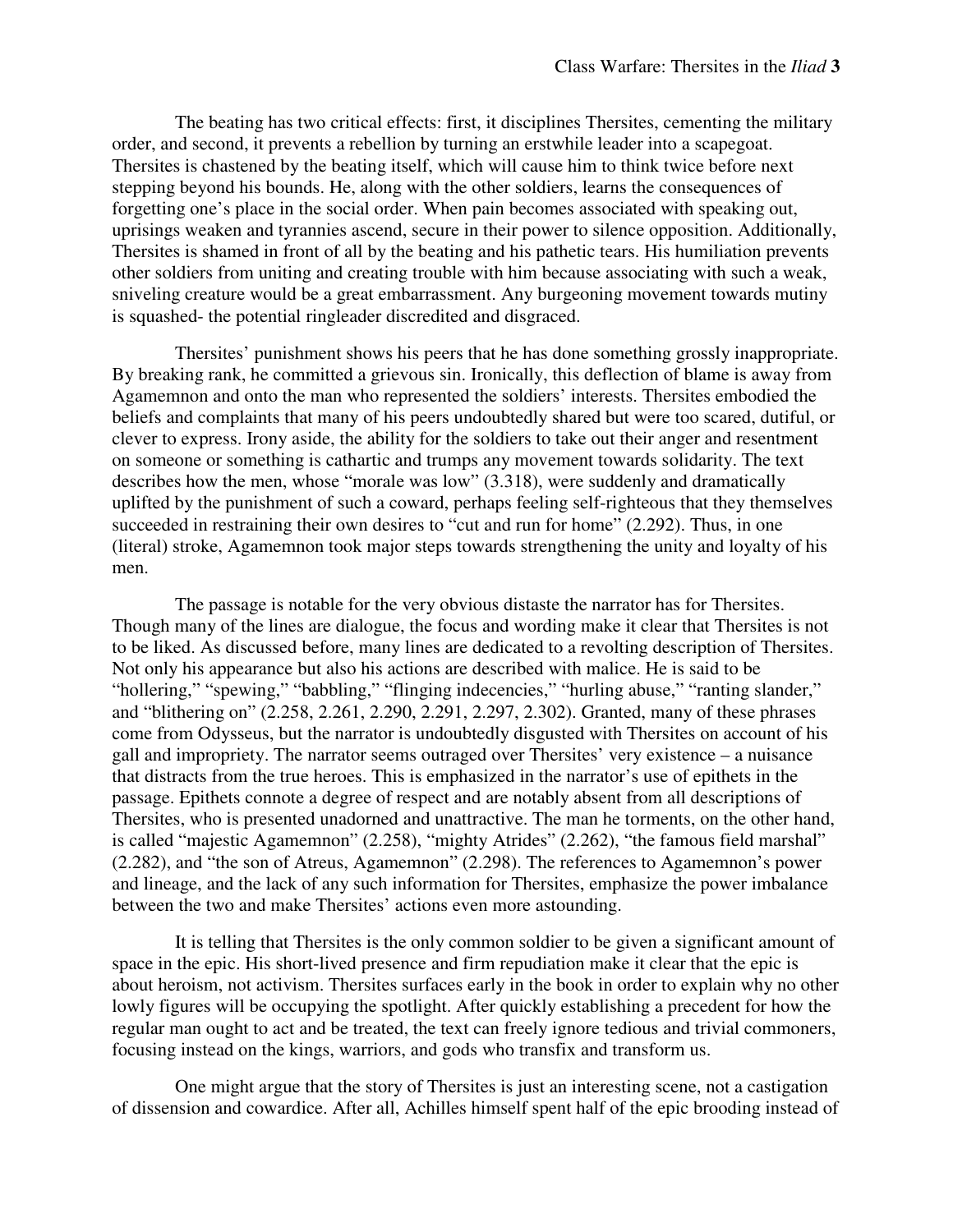fighting, yet he was and remains a hero. If Homer can endorse a man like Achilles, who watches his countrymen die while refusing to leave his beachside tent, then he isn't saying that dissent or cowardice is inherently bad.

However, Achilles and Thersites are two very distinct characters, with very dissimilar grievances. The difference between Achilles and Thersites is that Achilles' anger was warranted. Thersites complained about giving treasure to Agamemnon, but it's obvious that crippled Thersites did not and could not accomplish much on the battlefield. Achilles, on the other hand, is an unmatched warrior who undoubtedly adds great wealth to Agamemnon's coffers, giving his words and threats of inactivity real power and respectability. By virtue of his military prowess, Achilles substantiates his complaints. Furthermore, Achilles doesn't even complain about giving Agamemnon treasure. What angers Achilles is the fact that Agamemnon steals his slave, not out of greed but out of spite. This is an intentional slight to Achilles – Agamemnon brazenly asserting his dominance. The disagreement, once financial, thus becomes personal. Therefore, when Achilles chooses not to participate in the war, it's less dissent than it is a justified defense of his own honor. Homer is endorsing heroic principles, not political protest.

To better understand the issues that Thersites' presence raises, one should consult other Homeric texts along with contemporaneous texts. It would be useful to discover the patterns in how they portrayed commoners and heroes. That way, we can better explain the significance of Thersites, the famous lowly soldier. Though brief, Thersites' role is vital as both a plot device and cultural barometer. His rant and its aftermath illuminate the socioeconomic issues and class conflicts that the epic is built upon. Thersites exposes the psychology and emotional volatility of the thousands of common soldiers we hear from only in dying- nameless fodder for heroes.